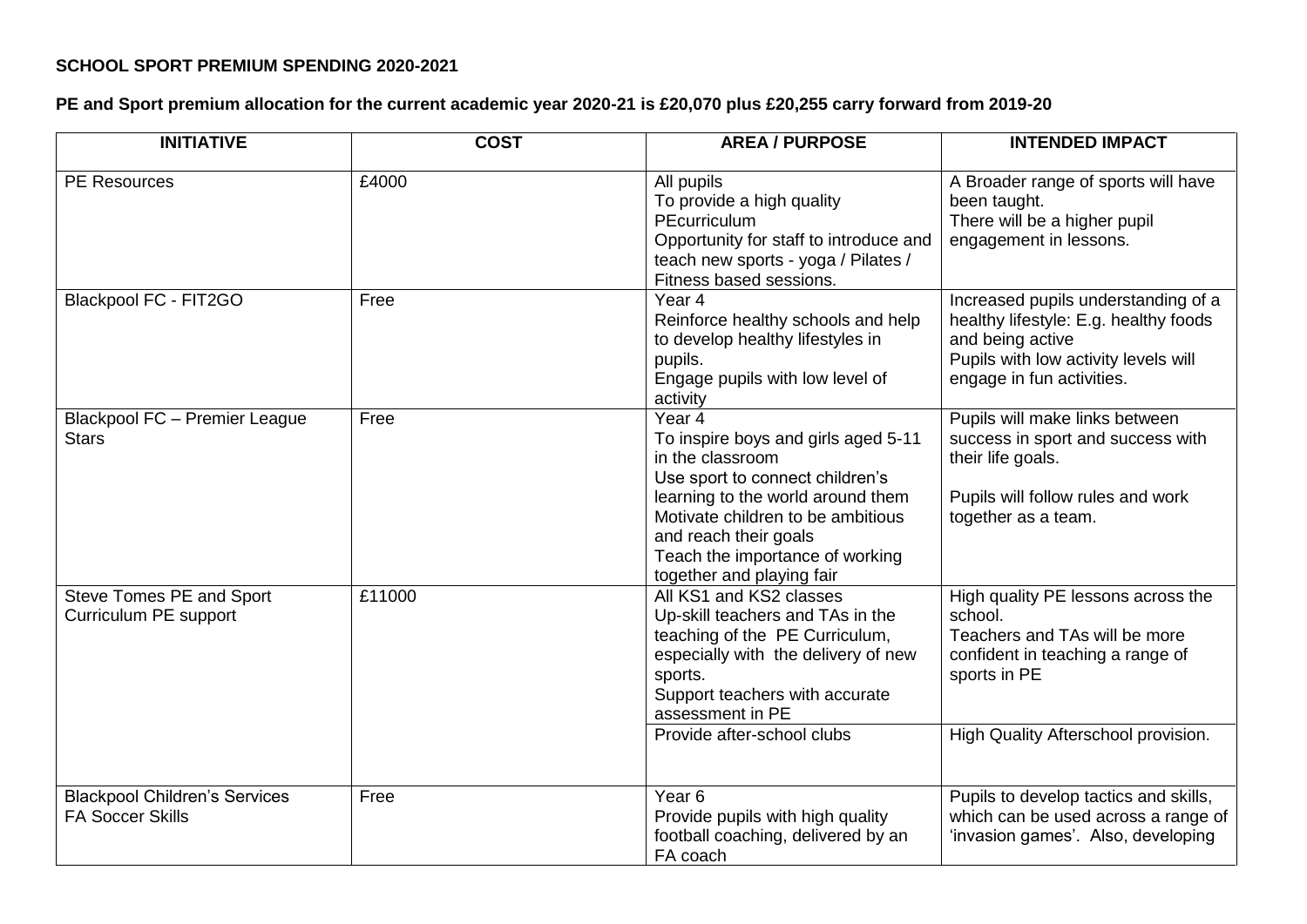|                                                                                                         |                      |                                                                                                                                                                                                                                                                                                                | teamwork, resilience and<br>understanding of rules.                                                                                                                                                    |
|---------------------------------------------------------------------------------------------------------|----------------------|----------------------------------------------------------------------------------------------------------------------------------------------------------------------------------------------------------------------------------------------------------------------------------------------------------------|--------------------------------------------------------------------------------------------------------------------------------------------------------------------------------------------------------|
| <b>Blackpool Children's Services</b><br>Sport4Champions                                                 | Free                 | Year <sub>6</sub><br>To help reduce the drop off rate in<br>sport and physical activity during the<br>transition stage from primary to<br>secondary school<br>To engage children in activities and<br>help them develop positive habits<br>To increase participation levels in<br>teenage years and adulthood. | Pupils develop positive habits that<br>help them to continue to engage in<br>sport and physical activity in<br>teenage years and adulthood.<br>Pupils stayed active!                                   |
| <b>Blackpool Netball Club</b><br>After school High5 Netball club                                        | £150                 | Year 5 and 6 pupils<br>Provide high quality coaching of<br>High5 netball and experience of<br>inter-school competition.<br>Up-skill teachers in the coaching of<br>High5 netball.                                                                                                                              | Pupils learn how to play High5<br>Netball<br>Pupils took part in Blackpool schools<br>Netball league<br>Teachers confident in delivering the<br>High5 netball and the club will<br>continue next year. |
| Outdoor revolution activities and<br>Unique Experiences.                                                | Estimate at £7000    | Children throughout school will take<br>part in outdoor and adventurous<br>activities                                                                                                                                                                                                                          | Pupils across the whole school<br>participate in outdoor and adventure<br>activities to further enhance their PE<br>curriculum.                                                                        |
| Yoga and Fitness sessions for<br>pupils                                                                 | Estimate at £6000    | Children throughout school to take<br>part in well being and fitness<br>activities                                                                                                                                                                                                                             | Pupils across the whole school<br>participate in well being and fitness<br>activities to further enhance their PE<br>curriculum.                                                                       |
| Improve the EYFS Outdoor Area to<br>develop the Fine and Gross Motor<br>Skills of our Reception pupils. | Estimate at £12000   | <b>EYFS Reception Outdoor Area.</b>                                                                                                                                                                                                                                                                            | Children in reception will have a<br>purposeful high quality area to<br>develop their fine and gross motor<br>skills.                                                                                  |
| Swimming                                                                                                | Partly school funded | To ensure pupils can swim<br>competently, confidently and<br>proficiently over a distance of<br>at least 25 metres<br>To ensure pupils use a range<br>of strokes effectively, for                                                                                                                              | Pupils canswim competently,<br>confidently and proficiently<br>over a distance of at least 25<br>metres                                                                                                |